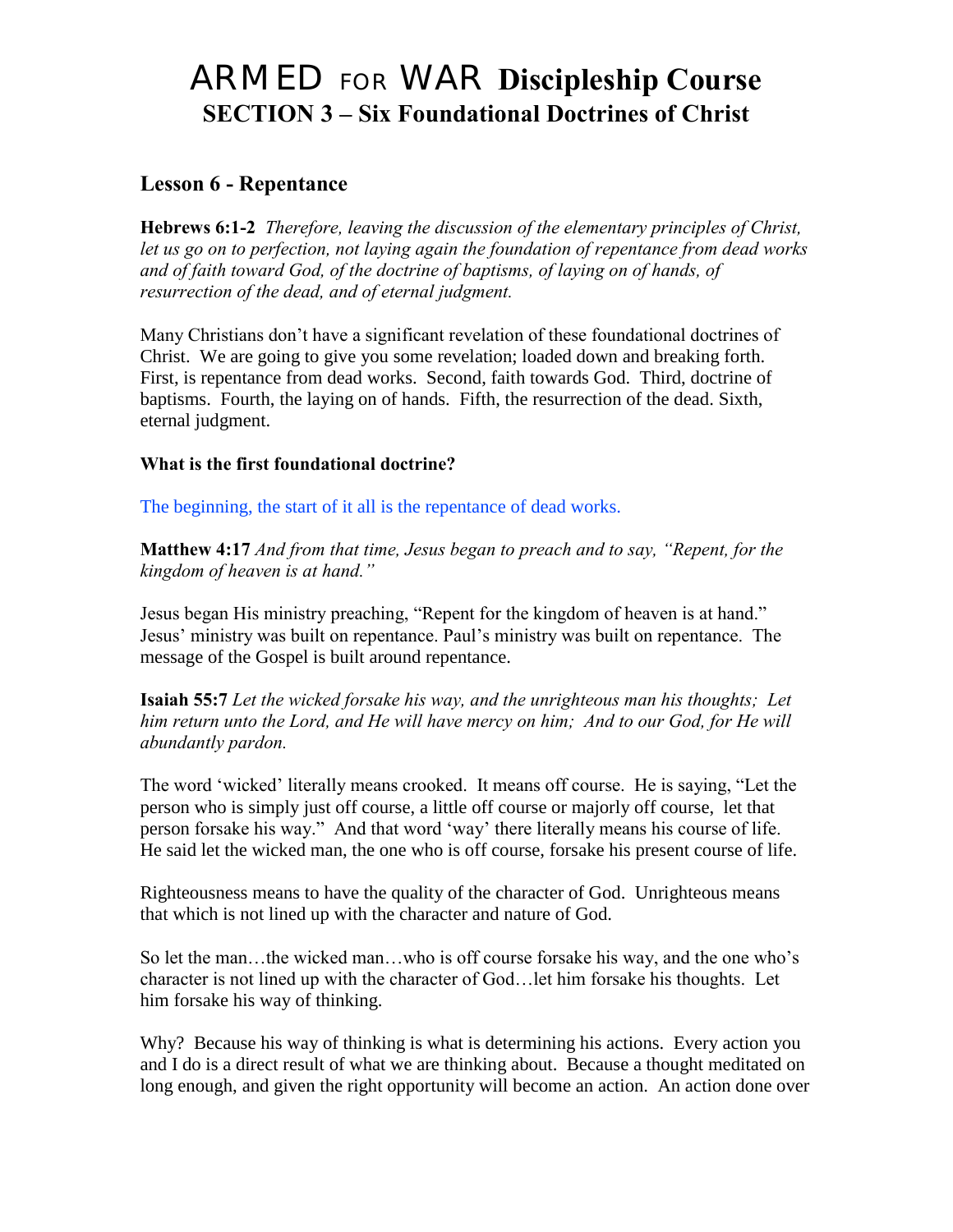and over again begins to form a habit. A habit carried on long enough begins to create a lifestyle. And a lifestyle will always determine your destiny.

So if you want to know where you are going to end up in 10 years, 20 years, 30 years and through all eternity…you want to know where your destiny is…simply look at the direction of your present day thoughts. Because what you are thinking today you are going to act on tomorrow….it will become a habit…and then become a lifestyle…and then your destiny.

**Ezekiel 18:30** *Therefore I will judge you, oh house of Israel, and everyone according to his ways, says the Lord God. Repent and turn from all your transgressions so that inequity will not be your ruin. Cast away from you all transgressions which you have committed and get yourself a new heart and a new spirit. For why should you die oh house of Israel.*

The message of Jesus is repent, for the kingdom of heaven is at hand, and if you don"t repent you are going to die. Not just literally, not just in relationships. You are going to die eternally. (paraphrasing) "*I have no pleasure in death. I have no pleasure in the death of one who dies," says the Lord. "Therefore, turn and live. Turn and live."* He said if you don"t turn you are going to die. If you don"t forsake your transgressions you are going to die.

#### **What does the word 'repent' mean?**

#### The word 'repent' literally means to think differently.

Repent does not mean that you simply feel bad. Repentance is not remorse. Repent doesn"t mean that you can sit there, become aware of your sin, and simply cry over it. Simply going to the altar and crying isn't repentance, because repentance requires a change in thinking.

Now we are to think differently about what? To change what you think about what? We are to repent of, to change our thinking about, our sins. But before we can do this we must understand what the essence of sin is.

**1 John 3:9** *Whoever has been born of God does not sin. For His seed remains in him and he cannot sin because he has been born of God.*

Now, I don"t know about you, but right now we are all in trouble. Whoever is born of God does not sin.

**1 John 5:18** *We know that whoever is born of God does not sin, but he who has been born of God keeps himself and the wicked one does not touch him.*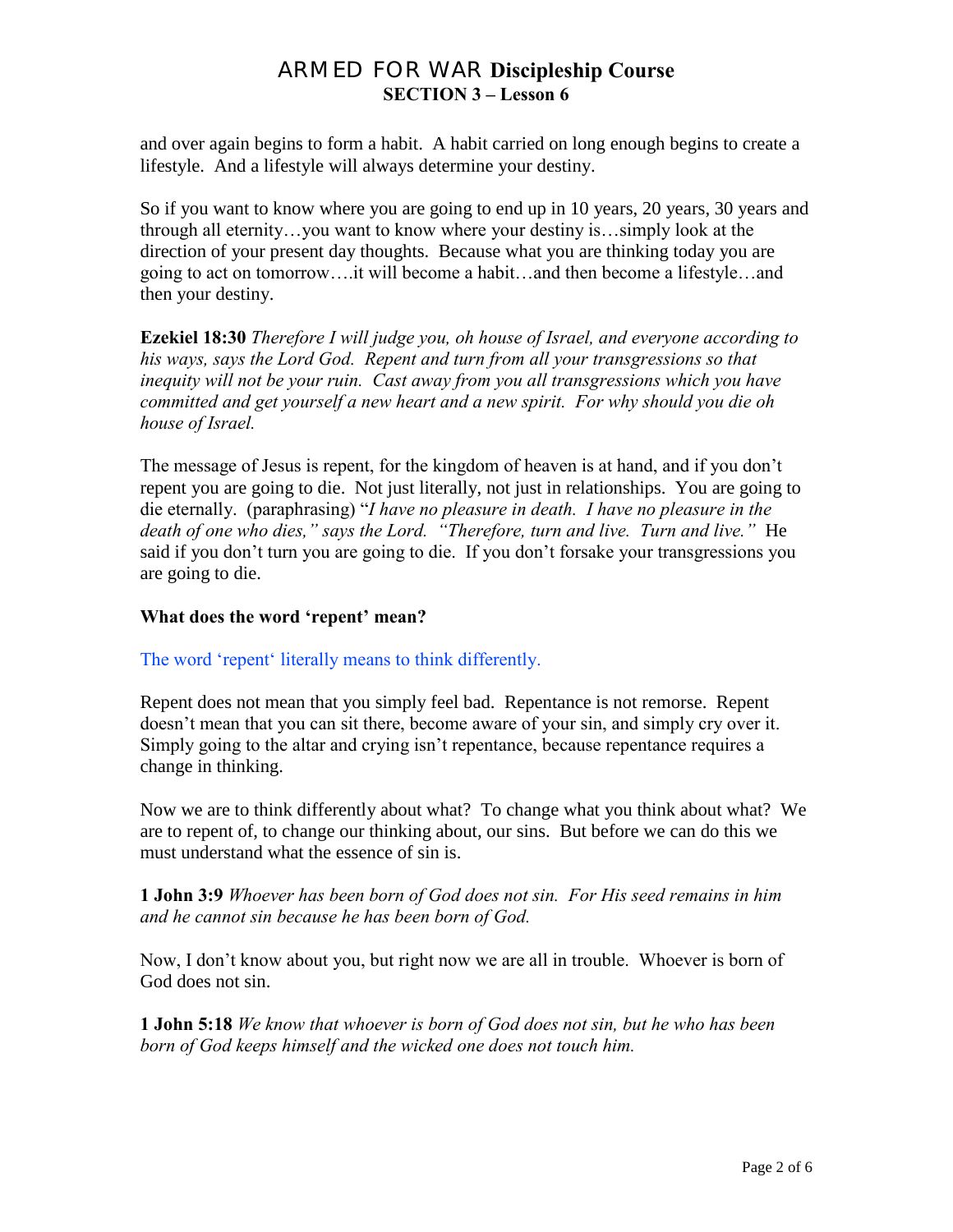**1 John 3:9 AMP** *For any who is born of God does not habitually, knowingly, deliberately continue to practice sin.*

But what does that mean? I have asked people all over the world, "What is sin?" They don"t understand and conceptualize what sin is. What most people list as sin are simply sinful actions. They are the result of sin. But what is the essence of sin?

The Bible says that Lucifer was in heaven and he was perfect in all his ways until inequity was found in him. It wasn"t what he did outwardly. It was first found in him. And then what came from in him manifested outwardly. The Bible talks about that when sin is birthed in our hearts its from in us and then it manifests outside of us. So sin is something that is in the heart first.

And what is sin? Let me give you a definition.

# *The essence of sin is the rejection of God's legal right of authority over your life.*

Everything in the kingdom of heaven is about authority. A kingdom is a place where a king rules. It is a place where the government, the authority, the realm of a leader, of a king is. And Jesus came preaching a message of repentance. Why? For the kingdom of heaven is it hand. Repent for the authority of heaven has come back to you.

The essence of sin is the rejection of God's legal right of authority over our lives. And that is why he says *He who is born again does not habitually, knowingly, continually practice rejecting God's legal right of authority.* He cannot do so.

You cannot truly get born again until you get rid of this rejection of God"s right of authority over your life. You see the essence of sin is the rejection of God"s legal right of authority. Repent means to think differently about rejecting God"s authority. If you are going to truly repent, you stop rejecting God"s legal right of authority and now you accept God"s legal right of authority.

*If Jesus isn't your Lord, he cannot be your savior.*

There's not one place in the Bible that it ever tells you to ask for forgiveness of sin in order to be saved. He says repent and be baptized every one of you.

**Acts 2:38** *Then Peter said to them, "Repent, and let every one of you be baptized in the name of Jesus Christ for the remission of sins; and you shall receive the gift of the Holy Spirit.* 

Now in 1 John 1:9 he says, *If we confess our sins…*and he is speaking to Christians….that God *is faithful and just to forgive us of our sins and cleanse us from our unrighteousness.* But even there he wasn"t talking about asking God to forgive you in order to be saved.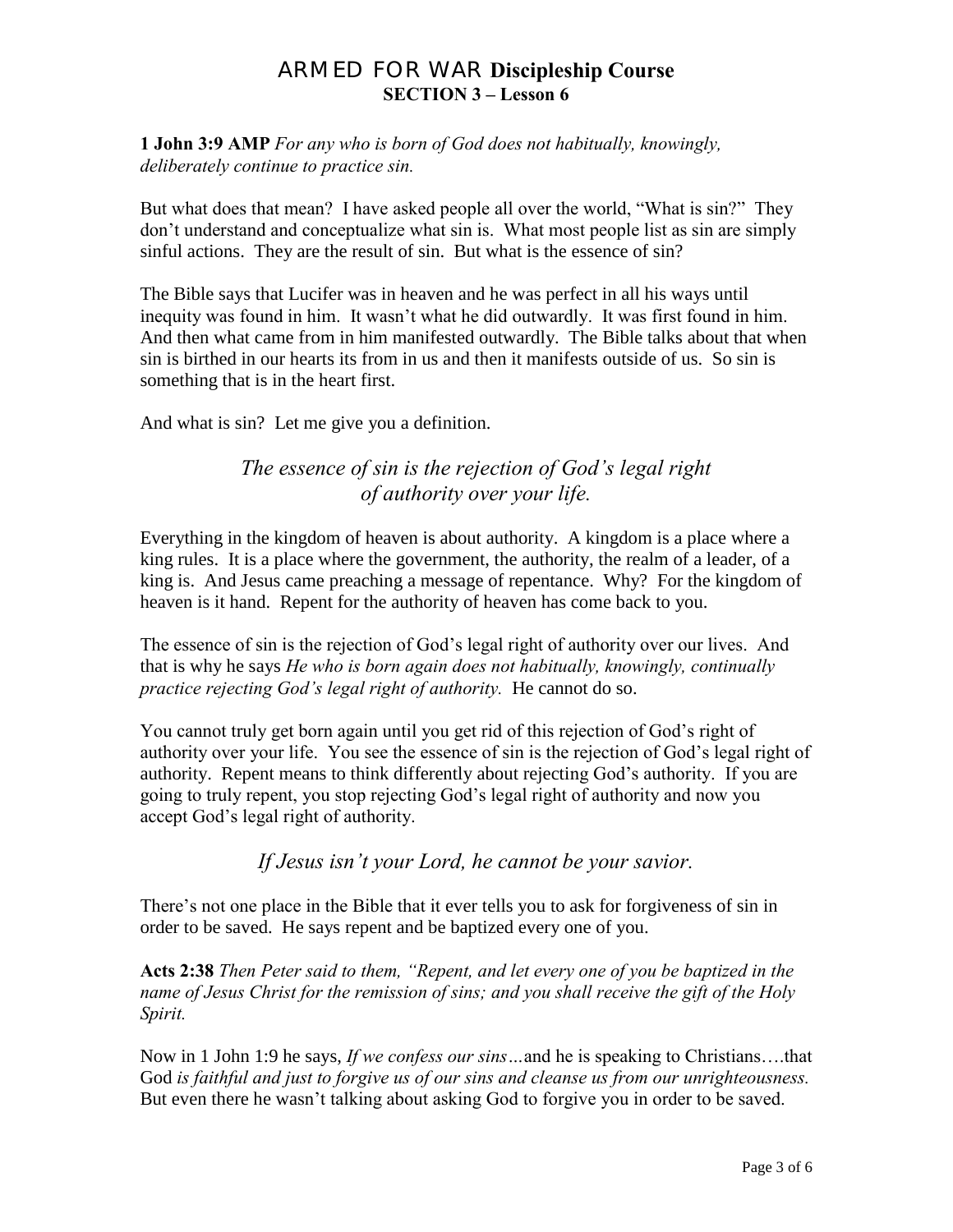**Romans 10:9** *If you confess with your mouth the Lord Jesus and believe in your heart God raised him from the dead, then ye shall be saved.*

How do you get saved? If you confess. That word "confess" means to strike a covenant. Make a contract with your mouth. If you confess, make a contract with your mouth, that Jesus Christ is Lord.

The word "Lord" there means one that has legal right of authority over another. If you want to get saved, you need to make a covenant with your mouth that Jesus now has the legal right of authority over your life. That's repentance, because the essence of sin is the rejection of God"s legal right of authority. When you repent you stop rejecting God"s legal right of authority and now you accept God"s legal right of authority.

And God says when you do that, then you shall be born again. Then you will be saved. Then He will forgive you of your sins. Then He will extend you His mercy…when you stop rejecting His legal right of authority.

That is why we have done a great disservice all over the world with all these altar calls when we say, "Well, just come and accept Jesus." The issue is they must reject every other god and accept only the authority and the lordship of Jesus Christ. At that point they will truly become born again. That's what God's after.

#### **How would you restate Matthew 4:17?**

### Repent, turn from your rejection of God"s legal right of authority, for the kingdom of heaven is at hand.

We must confess our sin. That word 'confess' there implies taking full responsibility and surrendering it to God.

If you confess and repent God is not only faithful and just to forgive you of your sin, but He will cleanse you of the unrighteousness that caused you to do the sin in the first place.

And when true repentance comes you have changed the way that you think. Your thinking changes so that you actually no longer desire the thing you used to desire.

Charles Finney, probably the greatest American revivalist in American history, says this: When true repentance is present, you are least likely to return to the thing that you repented of. When false repentance is present, you are very likely to go back to it.

When you are truly repentant, when you have truly given to God His legal right of authority over that part of your life, the power of God comes in, severs and breaks that thing off of your life so that you no longer desire to do the things that you used to want to do. And that"s the message Jesus came preaching. Repent for the kingdom of heaven is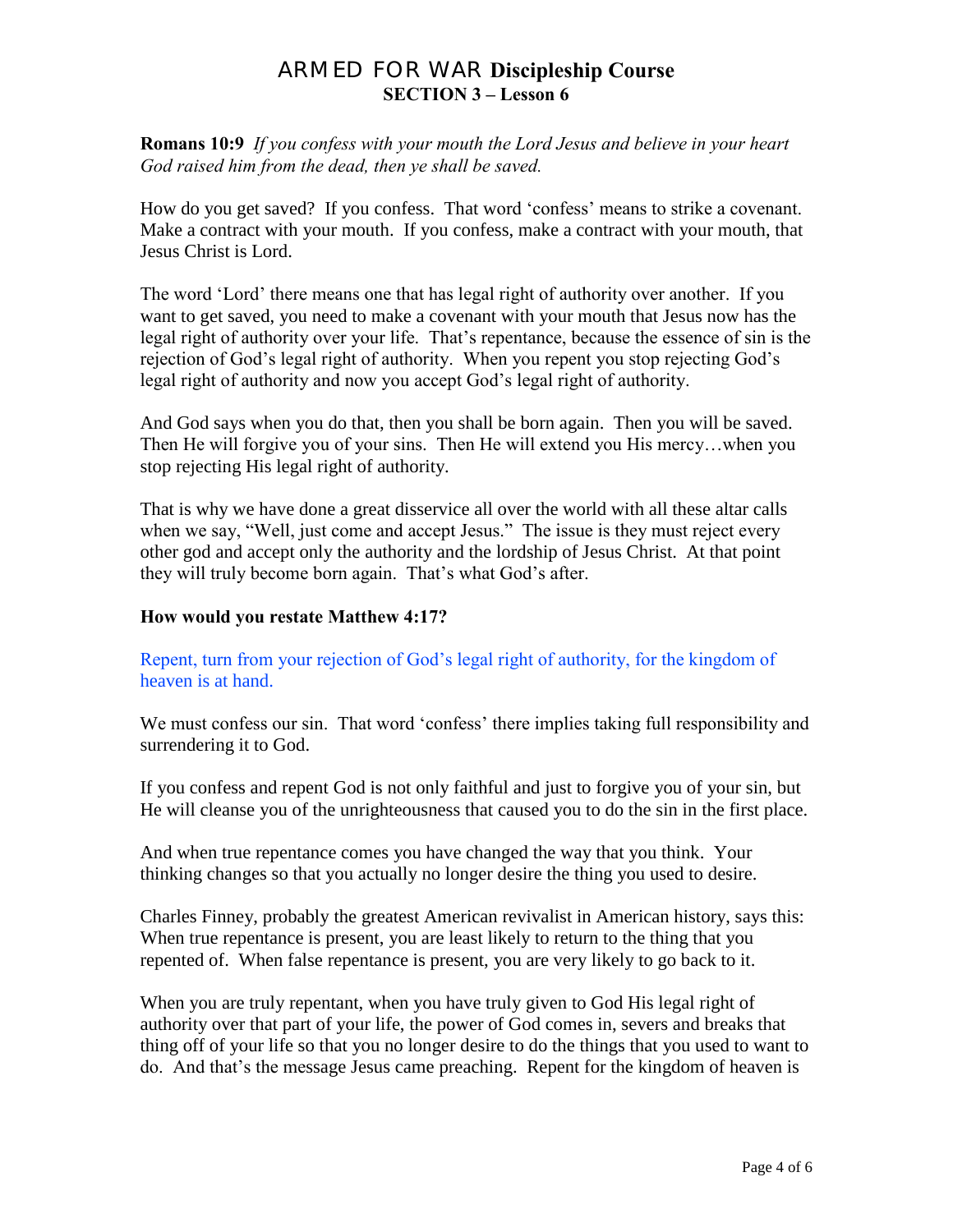at hand. Repent for God"s authority is about to come and save your life. Turn from taking control of your own life and give the legal right of authority to God.

God wants a multitude of people in America and around the world that will truly repent of rejecting His legal right of authority. Stop going through the Bible trying to figure out what maybe you can get away with. A truly repentant heart only enjoys the things of the spirit. An unrepentant heart still enjoys the things of the flesh.

#### **What are some signs of true repentance?**

When there is true repentance you want to go after God. You long after God. You desire the things of God. You have put out the old man. You are putting on the new man, which is renewed after the image of Christ. You have given to God the legal right of authority. Not my way, but Thy way. Not my will, but Your will.

God says, "Now, when you truly repent, I will release My power to break and sever from you the power of the spirit of the day, so you can truly walk in newness of spirit and fulfill My plans and my purposes for your life."

## **For further study:**

#### **Key Topic: Repentance**

Mark 6:12 So they went out and preached that people should repent.

**Acts 2:38** Then Peter said to them, "Repent, and let every one of you be baptized in the name of Jesus Christ for the remission of sins; and you shall receive the gift of the Holy Spirit.

**Acts 3:19** Repent therefore and be converted, that your sins may be blotted out, so that times of refreshing may come from the presence of the Lord.

**Acts 17:30** Truly, these times of ignorance God overlooked, but now commands all men everywhere to repent.